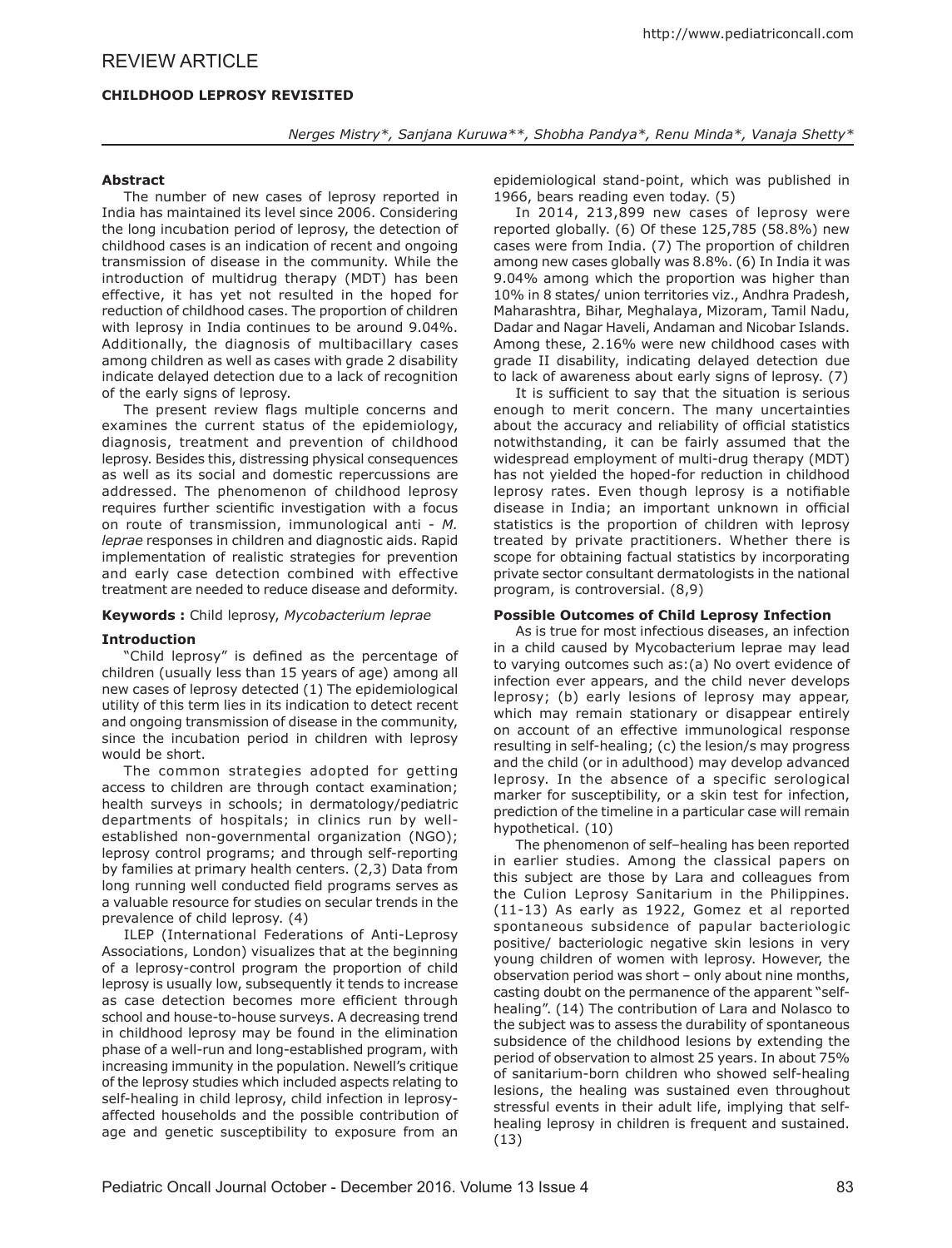## **Possible Sources of Infection in Childhood Leprosy**

A point of agreement among observers across countries and over the decades is that a strong factor in childhood leprosy is the presence at home, among family members or close neighbors of an adult suffering from the bacilliferous form of the disease. (15,16) There is a 4-fold risk of developing leprosy in presence of a neighborhood contact and this risk increases to 9 fold if there is a household contact. (17) Among familial contacts the risk of infection increases from 35% to 65% if the index case is suffering from multibacillary (MB) leprosy as compared to paucibaillary (PB) leprosy. (18) Additionally, it has been shown that a large proportion of PB leprosy cases harbor viable M. leprae. (19) In infants, the most frequent routes of transmission are skin-to-skin contact and through nasal droplets. (20,21) Although bacilli are known to be present in the breast milk of lepromatous mothers, concurrent skin contact between mother and baby is inevitable, thus making contact, inhalation, and ingestion impossible to separate out. (22) There are also reports that leprosy may be transmitted from mothers to fetus via placenta. (23,24)

In 1945, the pioneer leprologist Robert Cochrane, working in south India, reported the first exhaustive study of child leprosy (over 650 children under 14 years of age) in the sub-continent. (25) The observations, conclusions and speculations of modern authors on the subject echo Cochrane in many respects viz., (a) that a knowledge of the epidemiology, pathology and clinical features of childhood leprosy form the basis of understanding the disease; (b) that in an endemic area leprosy largely starts as a childhood disease; (c) that it is a disease of household or "room" contact hence, hence a positive case history is of great epidemiological significance; (d) all children in contact with an infectious case in the household do not necessarily develop the disease; (e) but in those who do, the source of infection can be traced to a lepromatous case in the household or neighborhood; (f) that the age of the child during the period of contact is an important consideration; the younger the age, the more likely the transmission of infection. (26) There appeared to be a direct correlation between the number of skin lesions and a positive history of household contact. Cochrane, like earlier observers, confirmed that selfhealing of skin lesions of child leprosy was not at all a rare phenomenon.

The site of the primary lesion was expected to provide clues to the mode and site of entry of the bacillus. Observers have marked that in leprosyendemic countries, there is a predilection for primary childhood lesions to be situated on uncovered parts of the body. (27) However, Camargo and Bechelli could not confirm the expected high frequency of lesions on the lower limbs in countries where children go barefoot. (28) Abraham et al in their report based on the Gudiatham Taluk field project at Karigiri, India, refined the concept of "exposed areas", by showing that first lesion sites coincided with sites of scars of injuries, abrasions and infected scratches found even

in non-leprosy children in the community; hence the site of the first leprosy lesion on an exposed part was not in a strict sense privileged. (27) It would seem that the entry of leprosy bacilli through a defect in the child's skin is a more likely possibility than implied in the bald phrase "skin-to-skin" contact.

Early studies in the search for routes of infection have shown that a large number of bacilli are discharged in mouthwash, nose-blows and from skin by lepromatous patients. (29-31) In the environment, these bacilli remain viable for 9 days or even longer. (32) A possible lead in the search for routes of infection through the environment is reflected in the work of Turankar et al (33) who examined the presence of viable *M. leprae* in the environment. In leprosy-endemic areas of India, 37.5% of 80 soil samples showed the presence of *M. leprae* DNA, whereas 35% tested positive for viable *M. leprae* through the 16s rRNA marker. (34) Samples collected both from the environment and the patients, exhibited the same genotype on the basis of single nucleotide polymorphism indicating the possibility of a common strain being transmitted. (35)

# **Diagnosis of childhood leprosy**

**Clinical Diagnosis:** The predominant early manifestations among children are a single, few or several hypo-pigmented, less often erythematous, flat skin lesions (macules) on any part of the body, which might later develop into plaques. (36-39) World Health Organization (WHO) has reported the preponderance of single lesions on the upper and lower limbs (84%), followed by the trunk (12.6%) and face (2.1%) among children. However, India did not form part of the populations studied. (28)

Anesthesia is easier to diagnose confidently in older children (12-14 years) especially if the lesion/s are on the limbs or trunk. Anesthesia among facial lesions however would be difficult to detect. The lesions usually fall in the WHO PB category, comprising indeterminate and Ridley-Jopling types TT (tuberculoid) to BB (borderline). Established disease becomes progressively more frequent in the older age groups  $(11-14 \text{ years} > 6-10 \text{ years} > 0-5 \text{ years}).$ Although full-fledged BL (borderline lepromatous) or LL (lepromatous) leprosy is known to develop some years after early lesions, their manifestation in infancy is so remarkable in light of the rapid onset of disease pathology so as to merit publication in every case. (40,41)

Other diseases such as pityriasis alba, early vitiligo, birth marks and tenia versicolor also result in similar hypopigmented lesions and should be considered in differential diagnosis of leprosy. (42,43) Inherited peripheral nerve disorders e.g., hereditary sensory and sensory-motor neuropathies of various types, neurofibromatosis, neuropathies associated with developmental defects and acquired neurological conditions viz., iatrogenic injection injuries to the sciatic nerve, and other traumatic neuropathies should also be considered in differential diagnosis. (44)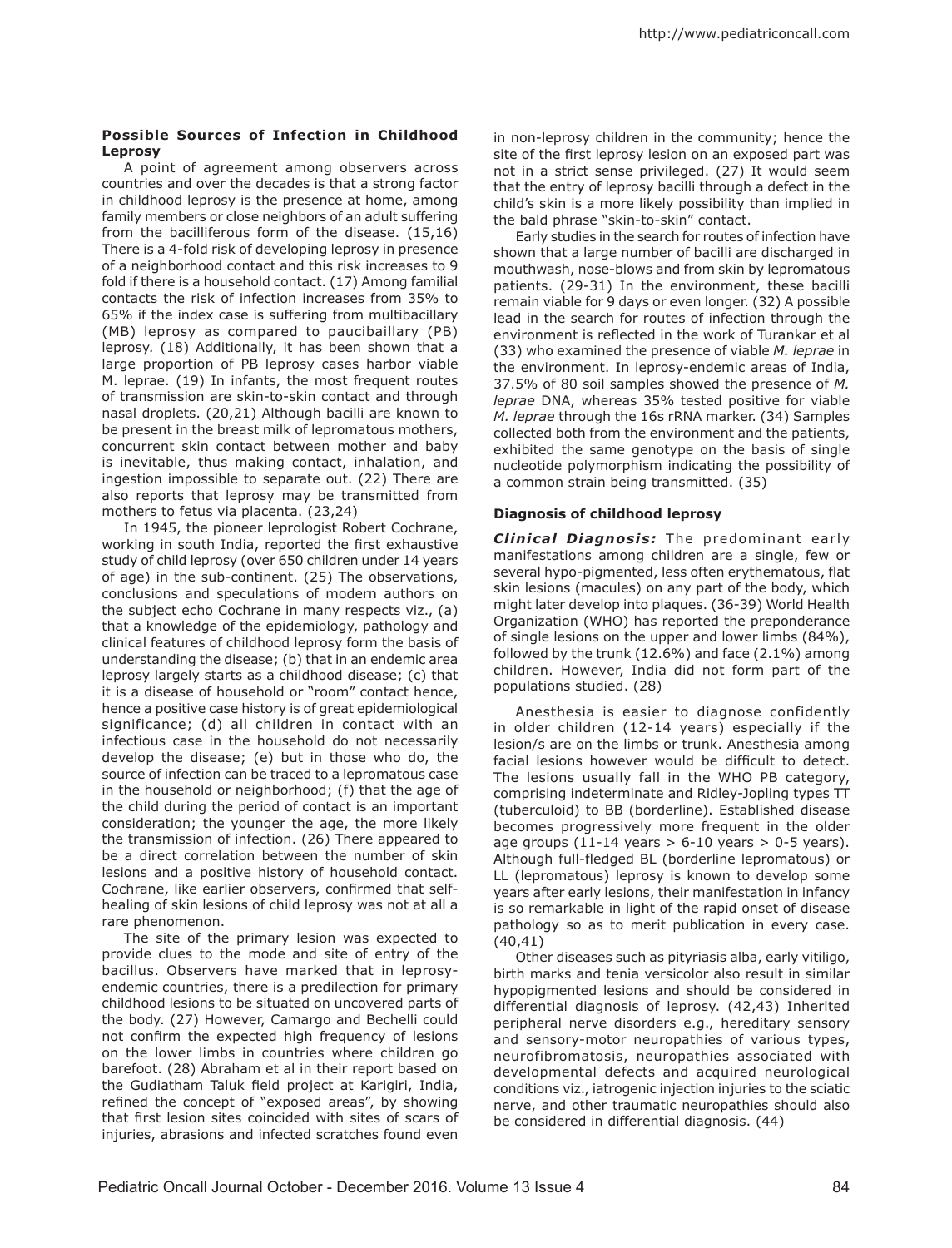*Histopathological diagnosis:* Histopathological examination was found to be useful in proper classification of leprosy. Studies have found that it not only helps in accurately assessing the tissue response at the time of biopsy but also is a better indication of any recent shifts in the patient's position in the spectrum which in turn is helpful for the correct treatment regime. (45,46)

Immunity in children is less effective than in adults due to which the spectrum of leprosy in children is different from that in adults. (47) Granuloma formation is an indication of effective build-up of cell mediated immunity, commonly observed in adult skin and nerve biopsies which is missing in children. (48) Earlier studies have reported low clinico-pathological correlation in childhood leprosy (50-60%) (49) which could be due to improper selection of the site of the biopsy or due to the occurrence of a lepra reaction. (50,51) Paradoxically, recent studies have reported a good histopathological correlation (86-85%). (51,52)

*Serological diagnosis:* A number of serological markers have been identified and tested. A comprehensive list of unique *M. leprae* markers that may prove to be promising candidates for early diagnosis of leprosy has been identified. (53,54) Of these the PGL-1 (Phenolic glycolipid – 1), 45 kDa antigen, ESAT-6 (early secreted antigenic target protein-6) and CPF-10 (culture filtrate protein) have been tested in India as a combination these has been successful in detecting *M. leprae* in 73% of PB cases. The evaluation of such serological markers across different countries may aid in the identification of few markers that show uniformly significant association across populations. Among these PGL-1 has shown promise in indicating the development of leprosy among contacts in Brazil with 2.7 times higher odds of developing overt disease in school children and household contacts. Its association with PB cases however is uncertain. (55-57) PGL-1 has been widely studied but its diagnostic potential as a single marker in India may be limited due to cross reactivity with Leishmania donovanii.(58) In most cases studied serological markers cannot be used as confirmatory tests for diagnosis, however, their role as a supplementary test has advantages particularly in endemic settings. (56,59)

*Molecular markers for M. leprae: M. leprae* specific genetic markers such as the 16s rRNA, RLEP and TTC repetitive sequences in child cases and contacts have the potential to diagnose early leprosy in childhood lesions. (60,61) with sensitivities of approximately 80% and 30% in MB and PB cases, respectively. (62) Single nucleotide polymorphisms (SNP) markers observed in *M. leprae* also show promise to identify strains among cases as well as environmental sources which may be useful in tracing transmission. (33) However, their use with specific reference to childhood cases needs to be explored.

# **Components of epidemiology of child leprosy**

Cochrane's hypothesis about the immunological vulnerability of children, as compared to adults, to leprosy, has found an echo in the publications of later observers. (63-65) Child susceptibility has been explained as "inexperience" and immaturity of their immune system vis a vis the pathogen. (48)

*Age and gender:* Amongst children with leprosy, a high prevalence was recorded in children of 5-14 years of age with only 5-6% being less than 5 years of age. (18,38,39) In the late seventies, the prevalence for male (M) and female (F) children was 7 per 1000 and 2.9 per 1000, respectively. (66) It was reasoned that this may be due to greater mobility and increased opportunities for contact in male child. (67,68) This difference has decreased significantly over the past decade. In a survey among school children aged 5-15 years in Orissa, leprosy was detected with a M:F sex ratio of 8:7. (69) In Goa, the ratio was 20:6. (70) Hospital surveys in 2 states of India revealed that more number of boys were being affected than girls. (71-73) On the other hand, in the environment of a leprosy referral hospital in West Bengal, India, the M:F ratio in children up to 15 years of age was almost 1:1. (74) Adding to the uncertainty about sex ratios was the categorical declaration in a WHO monograph on child leprosy that in children there is "no significant difference" (sic) in leprosy prevalence between the sexes. (75)

**Infantile Leprosy:** This is a special category of childhood leprosy from which much can be learned. Leprosy in children less than one year of age is uncommon, but not unknown. (18,40,76,77) The earliest cited report by Nakajo in 1914, related leprosy to a two and half months old girl. Girdhar et al from Agra reported leprosy in two infants aged 2 and 4 months. (41) In both subjects bacilli were seen in the biopsy of the lesions. Interestingly the negative lepromin test in one infant and the presence of PGL antibodies in the other hinted that both might be prone to fullblown bacilliferous leprosy if left untreated. Leprosy in children as young as 2 months also questions the belief in the long incubation period of the disease.

*Genetic basis of susceptibility:* In childhood leprosy, studies on twins must play a prominent role in the delineation of hereditary and environment factors. By comparing monozygotic (MZ) and dizygotic (DZ) twins affected with leprosy it is possible to evaluate the role of the human host's immunological response. Such studies have the advantage that differences in environmental factors are minimized. Notable clinical studies on this subject in Indian populations were reported by Mohamed Ali and colleagues in Chingleput in the 1960s. (78,79) This study showed an extraordinarily high concordance rate for co-existence of disease and disease type in MZ twins (89.5%); there were no MZ twins concordant for disease and discordant for disease type. In the case of DZ twins, in 83.3% one twin only had the disease, and 0% were concordant for both disease and disease type. These figures strongly suggested the operation of hereditary factor(s) in the development of leprosy per se, and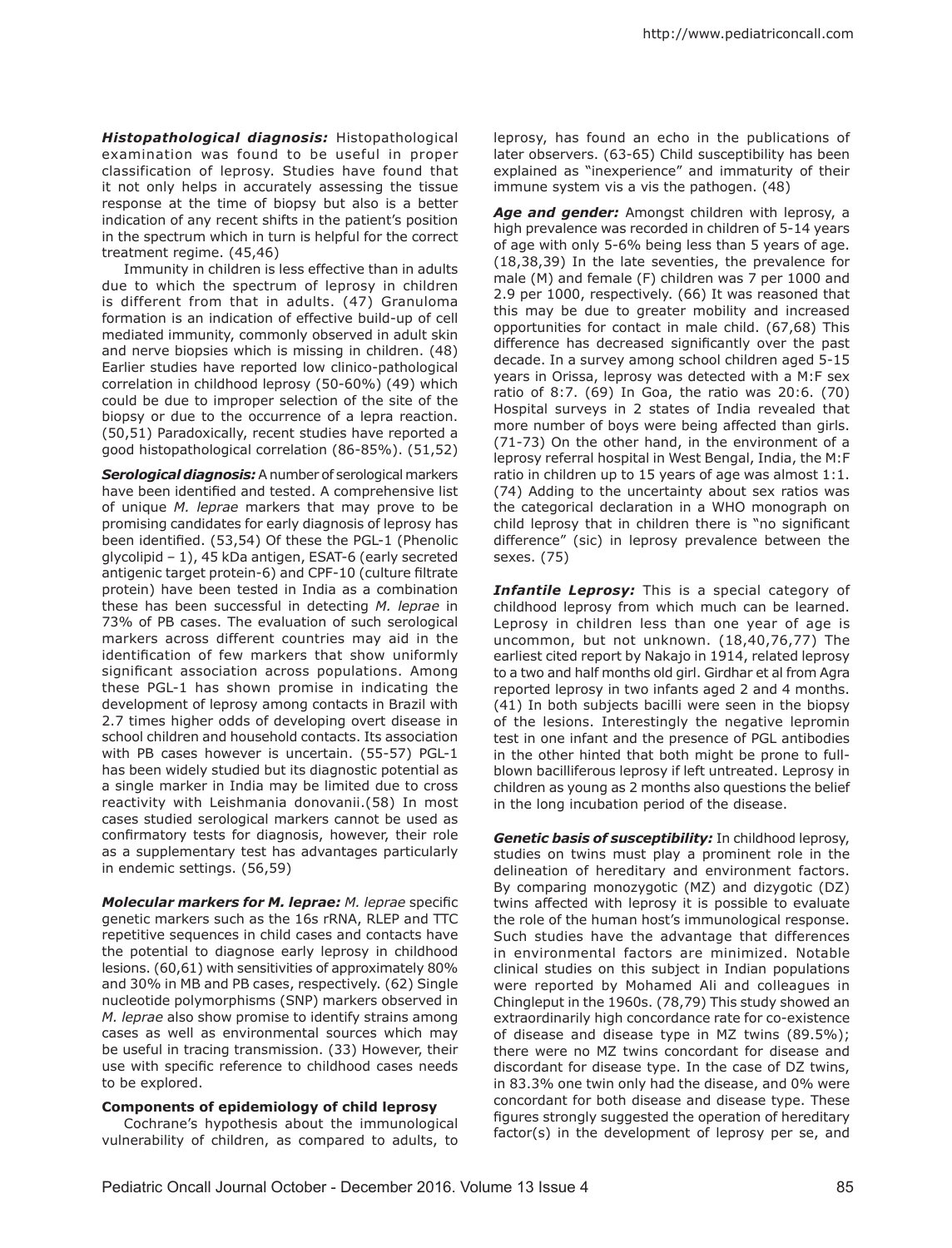of the leprosy type in particular. These findings were confirmed in Chakravartti and Vogel's study (80) where course of the disease as well as the extent of lesions showed striking similarities in MZ twins.

Vogel and Motulsky in 1997 citing this work also pointed out that the difference in leprosy concordance between MZ and DZ twins can be used to determine whether genetic variability plays a role in leprosy; the penetrance (probability of manifestation of the disease) of the gene/s can be estimated; and the conditions of manifestation can be examined. (81) As to environmental risk factors, analysis of MZ pairs discordant for leprosy type suggested that continuous and intensive contact with the infector is most important. On the other hand, since infection is almost ubiquitous in endemic areas, it may be that contracting the disease is also dependent on inherited susceptibility.

The often reported coincidence of child and adult leprosy in households has been viewed as evidence of genetic influences on the former. In contrast, it might equally well reflect differential environmental exposure to the infectious agent. "Households" differ in size and age distribution from "families" and the higher the number of elderly adults, the greater the chance of finding leprosy in them. (82) Thus the phenomenon of family "clustering" of leprosy cases may be due to shared environmental factors, the ease with which transmission can take place within the intimacy of the home, or genetic factors predisposing to or regulating the infection. (83)

*Host genetic susceptibility markers:* A large number of host genes have been implicated in conferring susceptibility to leprosy. Studies have reported the presence of genetic variants associated with leprosy in numerous regions of the human genome e.g. TLR 1 and TLR 2 cluster, LTA gene, HLA genes, interferon-gamma, Vitamin D receptor, PARK2/ PARKG regions etc. (84-89) However, only a few of these when tested across different populations have revealed a uniformly significant association. The differences may be due to population specific effects which may result in differences in allele frequencies. (90) The role of possible inherited factors in the development of leprosy has indicated an association between HLA haplotype inherited and the type of leprosy developed by the child i.e. tuberculoid or lepromatous. (84)

*Immunological Indicators:* Chatterji et al's report in 1936 in Bengal on lepromin tests in healthy child contacts of leprosy-affected persons showed the lowest percentage of positive lepromin reactors. This led him to conclude that this was a consequence of massive infection. Additionally, the more elaborate study undertaken by Cochrane himself and colleagues, also used the lepromin reaction to evaluate the effect of degree of contact on leprosy-affected children attending a well-known children's clinic at Saidapet in Chennai. (63) It was found that the group of healthy children in the families of leprosy-affected children gave a smaller percentage of positive reactors than the non-affected group, and the authors tentatively concluded that lepromin negativity was proportional to contact. The finding of a higher percentage of lepromin positivity among the older age children (15-19 years) as compared to younger (0-14 years) could be the reason why children are more susceptible to leprosy than adults.

A useful study in Indonesia found significantly different rates of sero-prevalence of antibodies to (PGL-I) among school children living in high and low endemic regions, respectively. This suggested that the rates reflected the extent of the leprosy problem in the community, which may be used as an index of incidence. (91) Sero-epidemiological correlation of levels of anti-PGL-1 antibodies in house contacts and in schoolchildren in a hyper-endemic area has recently been confirmed in a leprosy hyper-endemic region of Brazil. (92)

*Trans-Placental Passage of Mycobacterium leprae and antigens:* That whole leprosy bacilli are able to cross the placenta was documented by early workers. (24,93) Duncan et al., cited work showing that passage of the organisms occurred early in pregnancy, which focused attention on the possible development of "immune tolerance" in the young fetus when *M. leprae*  antigens reacted with its immature lymphocytes.

Also of possible importance for the immunology of the fetus of a leprosy-affected mother, is transplacental passage of leprosy-related suppressor factors present in maternal plasma. (94) The study by Melsom et al in Ethiopia measured IgA, IgM and IgG anti-M leprae antibodies in cord sera and in sera taken 2 years after birth from 29 babies of mothers with lepromatous leprosy (Group 1) and 16 babies of mothers with tuberculoid leprosy and non-leprosy control mothers (Group 2). The division into these two groups was designed to study the effect of a possible fetal exposure to *M. leprae* compared with infection after birth. (95) High IgM anti-*M. leprae* antibody activity was found in sera from 14 of the 29 babies of mothers with lepromatous leprosy and in four of the 15 babies of tuberculoid leprosy mothers. This indicated that these babies have been infected with *M. leprae* even though six of the eight had no clinical sign(s) of the disease. Clearly the immunological interactions between lepromatous mothers and their unborn and very young children are complex, and leprosy pathogenesis in such children who develop the disease is multi-factorial.

*Diet, Nutrition, Environment:* There is no direct evidence of a causative, aggravating or ameliorative role for diet in childhood leprosy. However, diet may be an associated variable in the so-called "poverty syndrome". In an epidemiological and socio-economic case control study in south India, leprosy prevalence rates correlated significantly with malnutrition in children 1-4 years of age. Their study in South India produced some counter-intuitive findings, e.g., that neither poverty nor illiteracy nor residence in a rural area per se correlated with leprosy prevalence. (96) Ponninghaus et al. in Malawi, on the other hand, found that extended schooling and housing conditions were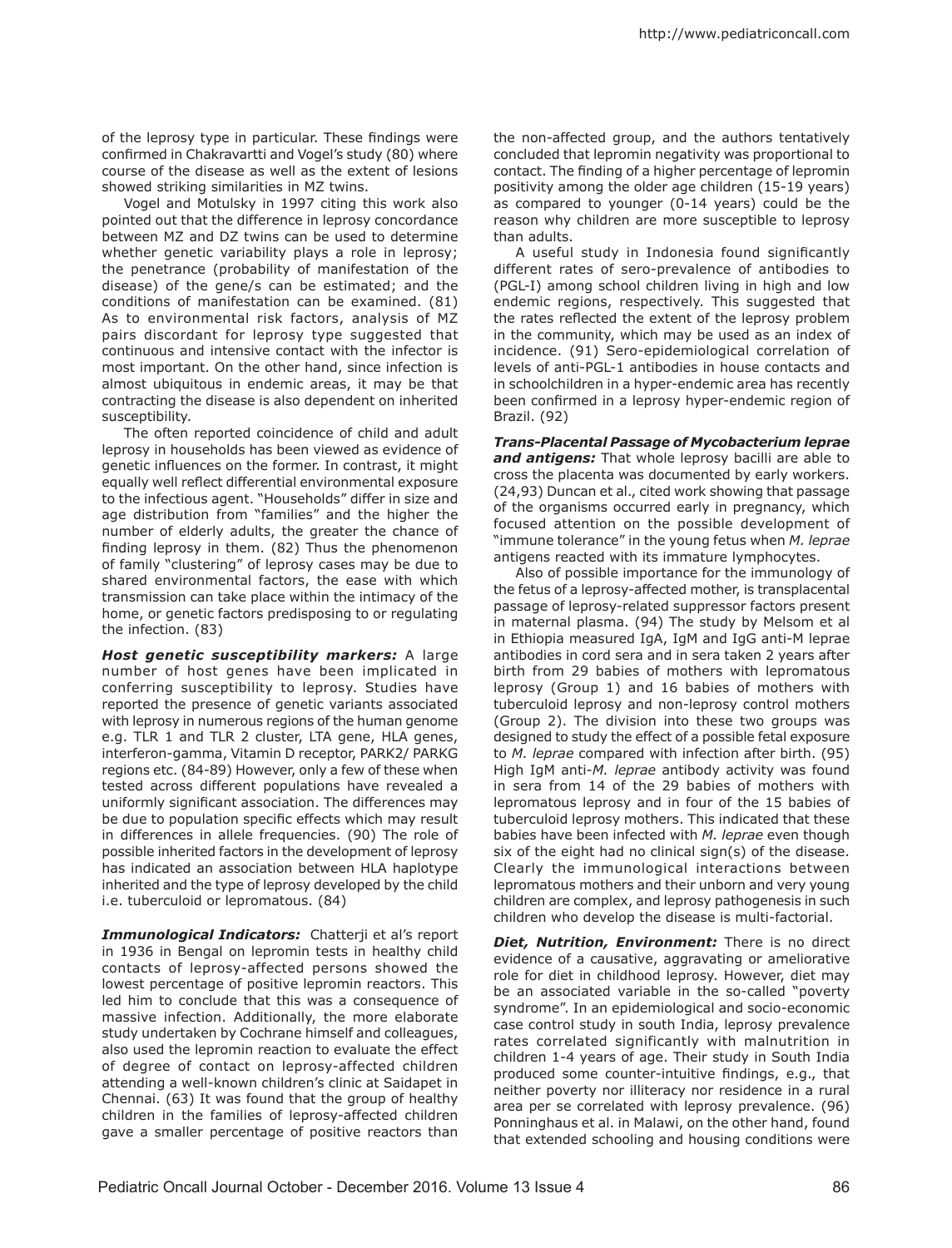associated with reduced risk of leprosy. (97)

In a more recent case control investigation of the influence of non-genetic factors in a leprosy endemic area of North-East Brazil, it was found that poverty (e.g., food shortage, infrequent changing of bed linen) and culturally determined behavior (bathing in open water sources) were significant associated variables. (98) In an earlier study in the same region, based on ecology, the authors found that population growth and relative economic inequality were associated with higher leprosy rates. (99) These lend credence to the hypothesis that person-to-person transmission may not be the sole determinant of spread of infection.

### **Preventive Measures:**

*Contact Surveillance:* It is well known that there is a 4-fold risk of developing leprosy in presence of a neighbourhood contact and this risk increases to 9-fold if there is a household contact. (17) Among familial contacts the risk of infection increases from 35% to 65% if the index case is suffering from MB leprosy as compared to PB leprosy. (18) Hence, community education about leprosy along with mandatory household contact and school surveys if implemented nationally would result in the reduction of disease burden. (100) Contact surveillance would however, need to overcome dual challenges of both, the stigma often associated with leprosy as well as rapid attrition of skills needed for critical examination of the skin and nerve lesions of a childhood leprosy patient.

*Immunoprophylaxis:* Bacillus Calmette-Guerin (BCG), the live attenuated strain of Mycobacterium bovis is widely administered in neonates as part of the anti-tuberculosis program. There is overwhelming evidence that BCG vaccination has a protective effect against leprosy. The level of protection varies greatly with an overall protection of 41% in trial studies and 60% for cohort studies. In most of the studies, BCG vaccination was given to children under 15 years of age. Estimates for subjects over 15 years of age were not available. There was no benefit of revaccination when it is given to school children as compared to adults probably because the protective effect of BCG wanes with time ( $\sim$ 30 years). and its efficacy was significantly more for household contacts (66%) when compared to the general population. (53%) All these findings suggest that BCG vaccination of close contacts in addition to treatment of index case may help in preventing leprosy. (100,101) It has also been evaluated in combination with killed *M. leprae* for its protective efficacy. (103) *Mycobacterium indicus pranii* (MIP), previously *Mycobacterium w*, has also been investigated as an immunoprophylactic measure against *M. leprae*. (102) The use of MIP has proven to have a protective effect among contacts. Its efficacy however, wanes after 7-8 years (104) and has not been investigated with particular reference to children.

*Chemoprophylaxis:* In order to eliminate the disease or reduce the incidence rate to zero, prophylactic treatment of contacts or of total population may be helpful in reducing prevalence. Several studies in the last 50 years have shown significant protective effect with dapsone, acedapsone and rifampicin. (105) Dapsone has been shown to be effective in preventing leprosy in children (106) but it may not be feasible to implement due to its long duration of treatment (twice a week for at least a year). (107) Acedapsone while protective as a chemoprophylactic agent did not have any significant effect on prevalence when children younger than 9 years and older were compared. (108)

On the other hand, effective protection has been reported to be conferred to a large population by a single dose of rifampicin. While this has been evaluated among cases and contacts in general and not specifically in children, the protection was no longer significant beyond 2-3years. (109,110) Furthermore, the protective effect appeared to be lower (24%) for household contacts than in social contacts (70%). This observation arises in view of the fact that 30% of the total incident cases have an index case in the family while nearly 70% come from a population of noncontacts. The combined effect of immunoprophylaxis with BCG and chemoprophylaxis with a single dose of rifampicin is also under assessment. (111,112)

Mass chemoprophylaxis has some merit but can be a challenge in endemic countries with large populations. Beyond cost effectiveness, the issues of adverse effects and irregular intake of drugs by patients should merit serious consideration. Rifampicin remains the nodal drug for the treatment of drug sensitive tuberculosis, a highly prevalent disease in India with elevated levels of drug resistance (113).

#### **Treatment**

It has been reported that the implementation of MDT has resulted in a reduction of child cases. In order to further efforts to eliminate leprosy, WHO aims to achieve zero child cases with grade 2 disability by 2020.(114) The introduction of MDT has been largely successful, with a standard 'child pack' being available for children aged 10-14 yrs. For children under the age of 10, doses are administered as - (a) rifampicin: 10 mg/ kg body weight, monthly (b) clofazimine: 1 mg /kg body weight daily and 6 mg/kg body weight, monthly (c) dapsone: 2 mg /kg body weight daily. (115)

However these doses may be excessive for some child cases and the correct doses to be administered need to be evaluated. (116) Available MDT blister packs though convenient are not child friendly. Treatment dropout rates in children range from 10-20% in some programs (39,52), main cause being the child's refusal to cooperate in swallowing tablets. Child friendly treatment options like flavoured syrups are a need of the hour. Given the low priority and high neglect that leprosy commands, today, the development and use of pediatric formulations can only be considered as a wish list for improvement in dosing and compliance.

In cases of hypersensitivity to dapsone, a combination of clofazimine and rifampicin can be administered as an alternative to conventional MDT. In PB cases single dose rifampicin, ofloxacin and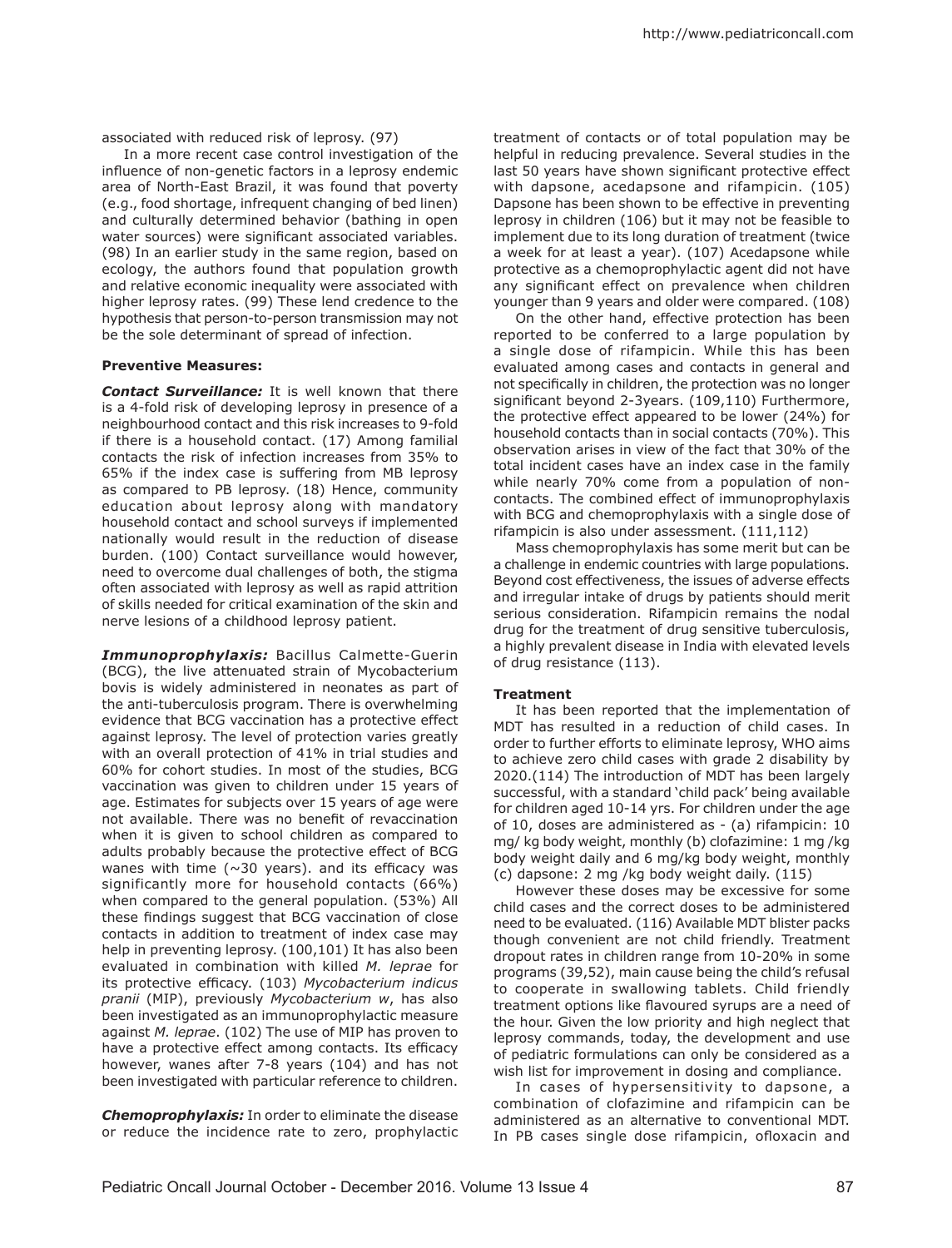minocycline (ROM) has been used in some parts of the world. However, evidence for safety and efficacy of monthly ROM for children with MB leprosy is lacking. (117) In addition to MDT, used to counter an infection with *M. leprae* certain areas continue to report incidence of reaction, neuritis and grade 2 disabilities as high as 18.6%, 9.4% and 12.8% respectively which need to be addressed. (18,39)

Another aspect that requires attention is the compliance to treatment. Factors such as side effects and hypersensitivity to the drugs as well as a lack of information and education among the parents contribute to non-compliance to treatment in children. (118) A higher proportion of MB cases a delay in diagnosis and indicate a requirement to strengthen health education. Information, education communication (IEC) activities in the community of patients and their parents have improved treatment compliance. (117,119)

Studies have been conducted among adults assessing their response to treatment using clinical, diagnostic measures such as slit skin smears and histopathological analysis as well as predisposition to relapse. Additionally, supplementary information obtained from immune markers such as PGL-1, Antigen 85 and ESAT-6 may be combined to better evaluate the prognosis. (55,56) Such information however, is limited in child cases and needs further evaluation considering the immaturity of their immune system and the predilection of relapse in children.

### **Conclusion**

With the high prevalence recorded for childhood leprosy, the spectre of ongoing transmission of leprosy is alive and well and bodes ill for the achievement of elimination of leprosy in the near future. (6) The issue of prophylaxis for leprosy in children or even in infants assumes significance because of a life-long occurrence of disease relapse and the presentation of deformities which may persist unattended due to lack of facilities and specific skills in the health provider sector. (120) There is a pressing need for training of health providers at the primary level for identifying infant / child suspects beginning with households or families where confirmed leprosy cases are or have been present. The skilling may need to go beyond establishing suspicion to early detection of deformities in which the carer of the child or infant could also be involved. This would be a minimal prerequisite for achieving the goal of zero grade 2 deformity in children by the year 2020. (121) Further efforts would also be needed to motivate the carer to undertake uninterrupted treatment. Here pediatric drug formulations would constitute a useful technology. However, their development in the near future appears as of today, a mere wish list.

The route of transmission of disease continues to remain an enigma. The question of whether transmission occurs from inter-human contact within households or neighborhoods or through environmental bodies like soil, water, forests or intermediate animal hosts remains relatively unexplored and begs dissection. The related question of a child acquiring disease through the portal of genetic susceptibility needs to be tempered with the fact that families and households besides sharing genes also share the environment. Contemporary tools of strain genotyping as well as geospatial mapping should be utilized for determining the weightage of the environmental route of transmission.

The concept of protection against childhood leprosy in a leprosy affected family / household needs to be translated rapidly but the methods need to be investigated and refined. Long term prospective studies need to be undertaken in high burden settings for comparison of efficacies of current candidates for chemo as well as immuno-prophylaxis.

One barrier to the above proposed approach is the still elusive hunt for biomarkers of protection. Indeed, their identities are likely to differ in adults and children, based as they would be on the differing stages of maturity of the immune system. This would also manifest between neonate, infant and child due to the developing ontogeny of the immune system particularly in the first 3 years in the life of the child.

A related fascinating phenomenon is that of selfhealing lesions and the mechanisms through which it is achieved. Firstly, does the strain of *M. leprae* establish rapid disease in a child through a short incubation period because of an immature immune response and is there a stage in the child's age where selfhealing occurs due to the kick-in of a critical immune component? These difficult prospective studies are likely to provide fascinating insights.

The true burden of childhood leprosy remains unknown and this begs for a prevalence study in India so that the intergenerational burden of disease and deformity can be dealt with realistically. (122) The ominous message of childhood leprosy remains that the disease is alive and well.

#### **Funding**

Donation by the Novartis Foundation for Sustainable Development, Basel and support from the Foundation for Medical Research are gratefully acknowledged.

#### **Conflict of Interest**

None

#### **References :**

- 1. International Federations of Anti-Leprosy Associations, The interpretation of epidemiological indicators in leprosy – Technical Bulletin. 2001; pp:5
- 2. Sehgal VN, Rege VL, Mascarenhas MF, Reys M. The prevalence and pattern of leprosy in a school survey. Int J Lepr Other Mycobact Dis. 1977 Oct-Dec;45(4):360-3.
- 3. Rao AG. Study of leprosy in children. Indian J Lepr. 2009 Oct-Dec;81(4):195-7.
- 4. Richard J, Bushanam RS, Samuel P, Ebenezer M. Recent Trends in New Case Detection rates in leprosy by Age and Sex in Gudiyatham Taluk, Tamil Nadu, India. Indian J Lepr. 2010 Jul-Sep;82(3):131-5.
- 5. Newell KW. An Epidemiologist's View of Leprosy. Bull World Health Organ. 1966;34(6):827-57.
- 6. World Health Organization. Global leprosy update, 2014: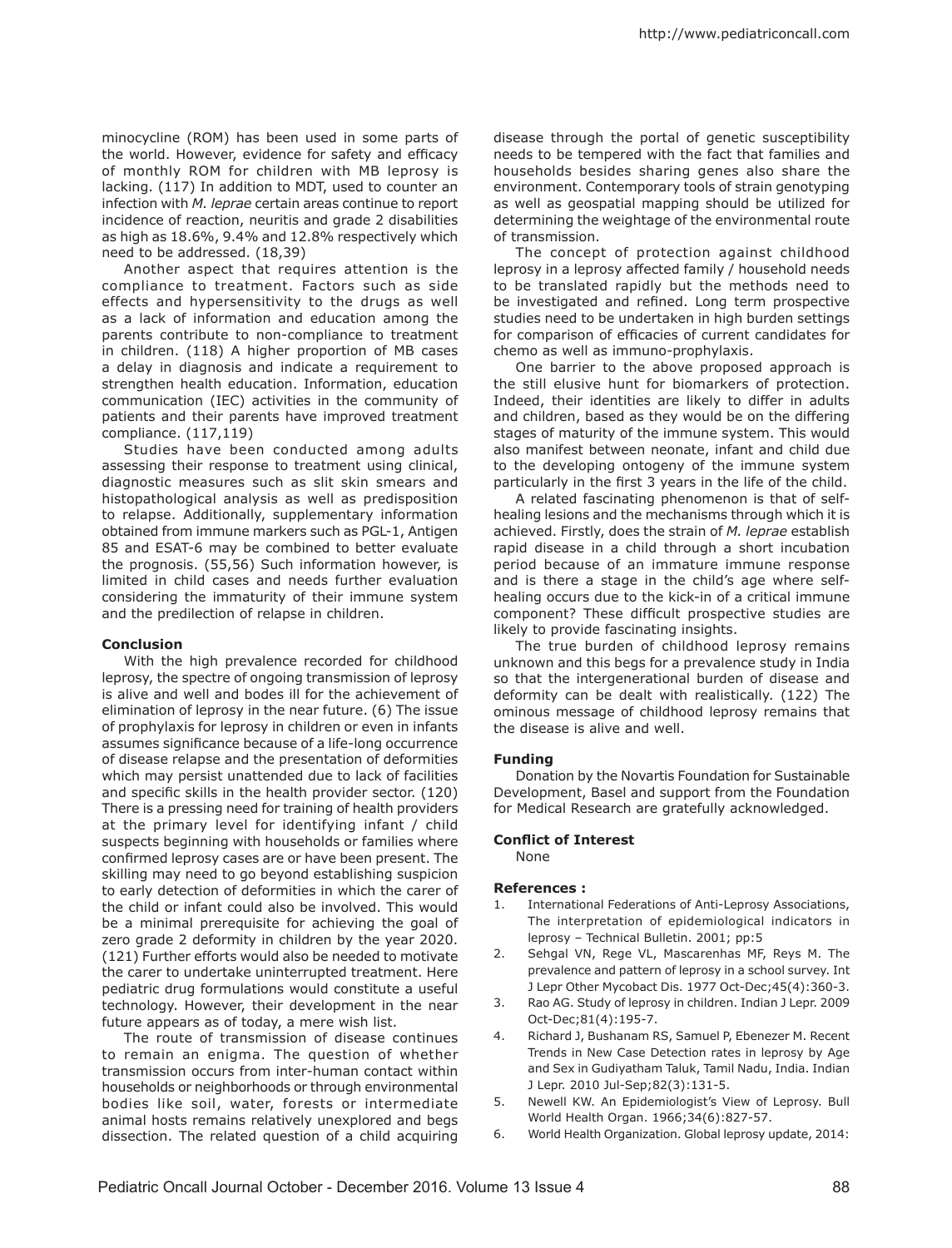need for early case detection. Wkly Epidemiol Rec. 2015 Sep 4-90(36):461-74.

- 7. National Leprosy Elimination Programme: Progress Report for the year 2014-2015 ending on March 31, 2015. Cited 12 July 2016.http://nlep.nic.in/pdf/ Progress%20report%2031st%20March%202014- 15%20-.pdf
- 8. Kawuma HJ. Potential role of dermatologists and dermatological services in developing and sustaining the leprosy control referral system in resource constrained settings.Lepr Rev. 2007 Mar;78(1):34-7.
- 9. Porichha D. The leprosy problem back to the dermatologists.Lepr Rev. 2007 Mar;78(1):22-5.
- 10. Geluk A, Ottenhoff TH. HLA and leprosy in the pre and post-genomic eras. Hum Immunol. 2006 Jun;67(6):439- 45.
- 11. Lara CB. Early Leprosy in the Children of Lepers. Further observations on the early definitely leprotic lesions. Monthly Bull. Bureau Health.1938; 23: 325-350.
- 12. Lara CB. Leprosy in children. General Considerations: Initial and early stages. Acta Leprol. 1970; 38: 29-60
- 13. Lara CB, Nolasco JO. Self-healing or abortive and residual forms of childhood leprosy and their probably significance. Int J Lepr. 1956 Jul-Sep;24(3):245-63.
- 14. Gomez L, Avellana Basa J, Nicolas C. Early lesions and the development and incidence of leprosy in the children of lepers. Philippine J Sci.1922; 21:233-55.
- 15. Palit A, Inamadar AC. Childhood leprosy in India over the past two decades. Lepr Rev. 2014 Jun;85(2):93-9.
- 16. Rao PS, Karat AB, Kaliaperumal VG, Karat S. Transmission of leprosy within households. Int J Lepr Other Mycobact Dis. 1975 Jan-Mar;43(1):45-54.
- 17. van Beers SM1, Hatta M, Klatser PR. Patient contact is the major determinant in incident leprosy: implications for future control. Int J Lepr Other Mycobact Dis. 1999 Jun;67(2):119-28.
- 18. Jain S, Reddy RG, Osmani SN, Lockwood DN, Suneetha S. Childhood leprosy in an urban clinic, Hyderabad, India: Clinical presentation and the role of household contacts. Lepr Rev. 2002 Sep;73(3):248-53.
- 19. Wakade AV, Shetty VP. Isolation of Mycobacterium leprae from Untreated Borderline, Tuberculoid, Mid-Borderline and Indeterminate Cases Using Mouse Foot Pad Technique: A Study of 209 Cases. Lepr Rev. 2006 Dec;77(4):366-70.
- 20. Girdhar BK .Skin to skin transmission of leprosy. Indian J Dermatol Venereol Leprol. 2005 Jul-Aug;71(4):223-5.
- 21. Pedley JC, Geater JG. Does droplet infection play a role in the transmission of leprosy? Lepr Rev. 1976 Jun; 47(2):97-102.
- 22. Girdhar A, Girdhar BK, Ramu G, Desikan KV Discharge of *M. leprae* in milk of leprosy patients. Lepr India. 1981 Jul;53(3):390-4.
- 23. Duncan ME, Melsom R, Pearson JM, Menzel S, Barnetson RS. A clinical and immunological study of four babies of mothers with lepromatous leprosy, two of whom developed leprosy in infancy. Int J Lepr Other Mycobact Dis. 1983 Mar;51(1):7-17.
- 24. Duncan ME, Fox H, Harkness RA, Rees RJ. The placenta in leprosy. Placenta. 1984; 5: 189-198.
- 25. Cochrane RG. The epidemiology, pathology and diagnosis of child leprosy. Indian J Pediatr. 1945; 12:79-101.
- 26. Cochrane RG, Davey TF (eds). Leprosy in theory and practice. John Wright and Sons, Bristol, (1964) pp72 and 222.
- 27. Abraham S, Mozhi NM, Joseph GA, Kurian N, Rao PS, Job CK. Epidemiological significance of first skin lesion in leprosy. Int J Lepr Other Mycobact Dis. 1998 Jun;66(2):131-9.
- 28. Bechelli LM, Garbajosa PG, Gyi MM, Dominguez VM, Quagliato R. Bull World Health Organ. Site of early skin lesions in children with leprosy. 1973;48(1):107-11.
- 29. Hubscher S, Girdhar BK, Desikan KV. Discharge of Mycobacterium leprae from the mouth in lepromatous leprosy patients. Lepr Rev. 1979 Mar; 50(1):45-50.
- 30. Davey TF and Rees RJW The nasal-discharge in leprosy: clinical and bacteriological aspects. Lepr Rev. 1974; 45: 121.
- 31. Job CK, Jayakumar J, Aschhoff M. "Large numbers" of Mycobacterium leprae are discharged from the intact skin of lepromatous patients; a preliminary report. Int J Lepr 1999; 67:164-7.
- 32. Desikan KV. Viability of Mycobacterium leprae outside the human body. Lepr Rev. 1977 Dec;48(4):231-5.
- 33. Turankar RP, Lavania M, Singh M, Siva Sai KS, Jadhav RS. Dynamics of Mycobacterium leprae transmission in environmental context: deciphering the role of environment as a potential reservoir. Infect Genet Evol. 2012 Jan;12(1):121-6.
- 34. Lavania M, Katoch K, Katoch VM, Gupta AK, Chauhan DS, Sharma R, Gandhi R, Chauhan V, Bansal G, Sachan P, Sachan S, Yadav VS, JadhavR.Detection of viable Mycobacterium leprae in soil samples: insights into possible sources of transmission of leprosy. Infect Genet Evol. 2008 Sep;8(5):627-31.
- 35. Turankar RP1, Lavania M, Chaitanya VS, Sengupta U, Darlong J, Darlong F, Siva Sai KS, Jadhav RS. Single nucleotide polymorphism-based molecular typing of *M. leprae* from multi case families of leprosy patients and their surroundings to understand the transmission of leprosy. Clin Microbiol Infect. 2014 Mar;20(3):O142-9.
- 36. Nadkarni NJ, Grugni A, Kini MS, Balakrishnan M. Childhood leprosy in Bombay: a clinico-epidemiological study. Indian J Lepr. 1988 Apr;60(2):173-88.
- 37. Selvasekar A, Geetha J, Nisha K, Manimozhi N, Jesudasan K, Rao PS. Childhood leprosy in an endemic area. Lepr Rev. 1999 Mar;70(1):21-7.
- 38. Shetty VP, Ghate SD, Wakade AV, Thakar UH, Thakur DV, D'souza E. Clinical, bacteriological, and histopathological characteristics of newly detected children with leprosy: a population based study in a defined rural and urban area of Maharashtra, Western India. Indian J Dermatol Venereol Leprol. 2013 Jul-Aug;79(4):512-7.
- 39. Singal A, Sonthalia S, Pandhi D. Childhood leprosy in a tertiary-care hospital in Delhi, India: a reappraisal in the post-elimination era. Lepr Rev. 2011 Sep;82(3):259-69.
- 40. Ramu G. Adult type of lepromatous leprosy in a child of 6 months. Indian J Child Health.1959; 8: 313
- 41. Girdhar BK, Girdhar A, Ramu G, Desikan KV. Borderline Leprosy (BL) in an Infant – Report of a Case and a Brief Review. Lepr. India. 1983; 55: 333
- 42. Sharma NL, Mahajan V. Differential diagnosis of dermatological conditions. In: HK Kar, B Kumar (eds). IAL Textbook of Leprosy, Jaypee. 2016; 298-315.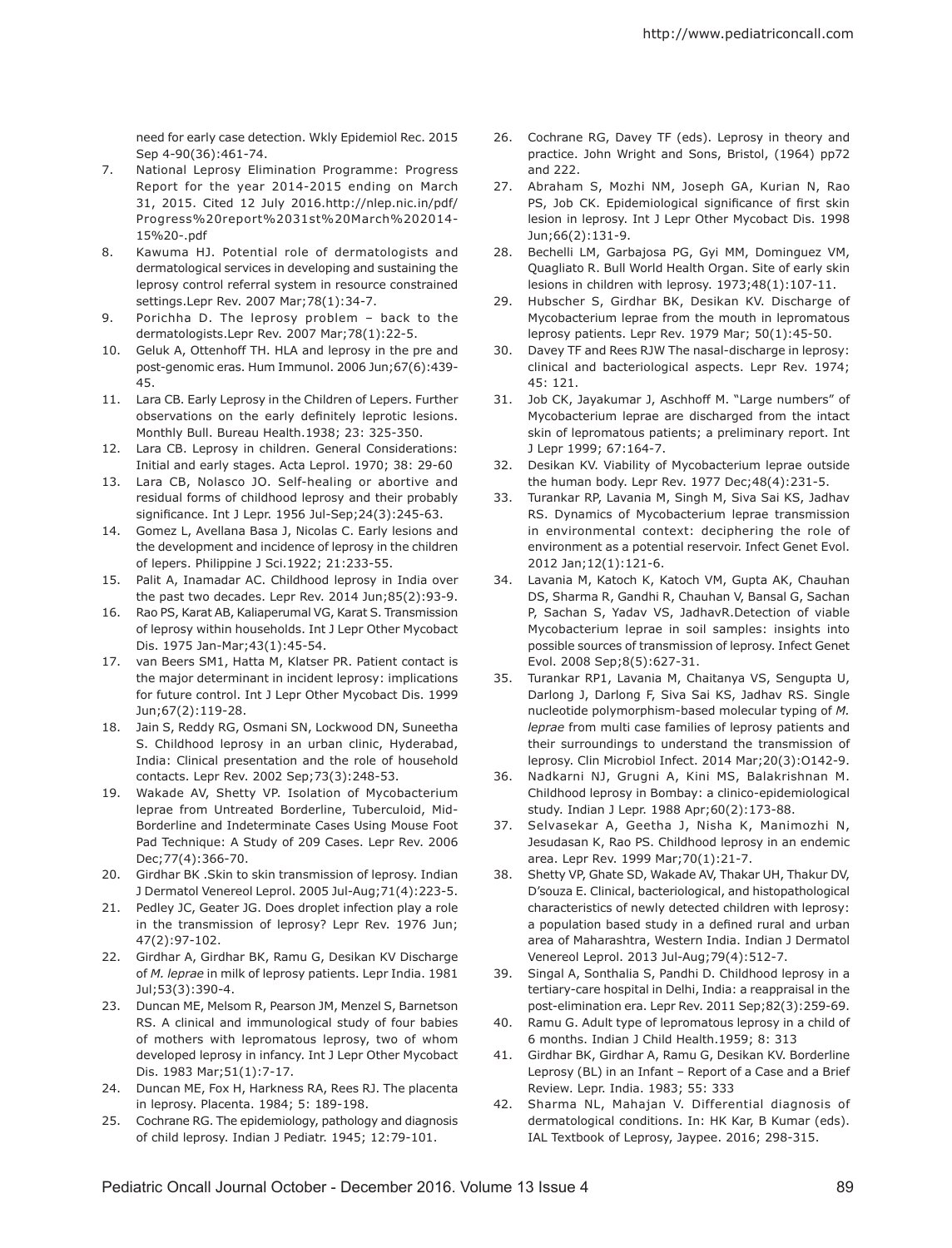- 43. Sori T, Nath AK, Thappa DM, Jaisankar TJ. Hypopigmentary Disorders in Children in South India. Indian J Dermatol. 2011; 56: 546
- 44. Prasad K, Goyal V. In: Neurological practice- An Indian Perspective. Wadia NH (eds). Elsevier publication, 2005; pp 309-335.
- 45. Bijjaragi S, Kulkarni V, Suresh KK, Chatura KR, Kumar P. Correlation of clinical and histopathological classification of leprosy in post elimination era. Indian J Lepr. 2012 Oct-Dec;84(4):271-5.
- 46. Kar PK, Arora PN, Ramasastry CV, Sayal SK, Dhaka RS. A clinico-pathological study of macular lesions in leprosy Indian J Lepr. 1994 Oct-Dec;66(4):435-42.
- 47. Sehgal VN, Srivastava G. Leprosy in children. Int J Dermatol. 1987 Nov;26(9):557-66.
- 48. Sehgal VN, Joginder. Leprosy in children: Correlation of clinical, histopathological, bacteriological and immunological parameters. Lepr Rev. 1989 Sep;60(3):202-5.
- 49. Vijaykumar, Baruah MC, Garg BR. A study of clinico histopathological correlation of leprosy in children. Indian J Lepr. 1989 Jan;61(1):68-71.
- 50. Nadkarni NS, Rege VL. Significance of histopathological classification in leprosy. Indian J Lepr. 1999 Jul-Sep;71(3):325-32.
- 51. Singal A, Sonthalia S, Pandhi D. Childhood leprosy in a tertiary-care hospital in Delhi, India: a reappraisal in the post-elimination era. Lepr Rev. 2011 Sep;82(3):259-69.
- 52. Chaitra P, Bhat RM. Post elimination status of childhood leprosy: report from a tertiary-care hospital in South India. Biomed Res Int.2013;2013:328673.
- 53. Geluk A, Duthie MS, Spencer JS. Post genomic Mycobacterium leprae antigens for cellular and serological diagnosis of *M. leprae* exposure, infection and leprosy disease. Lepr Rev. 2011 Dec;82(4):402-21.
- 54. Geluk A. Biomarkers for leprosy: would you prefer T (cells)? Lepr Rev. 2013 Mar;84(1):3-12.
- 55. Parkash O. Serological detection of leprosy employing Mycobacterium leprae derived serine-rich 45 kDa, ESAT-6, CFP-10 and PGL-I: a compilation of data from studies in Indian populations. Lepr Rev. 2011 Dec;82(4):383-8.
- 56. Barreto JG, Bisanzio D, Frade MA, Moraes TM, Gobbo AR, de Souza Guimarães L, da Silva MB, Vazquez-Prokopec GM, Spencer JS, Kitron U, Salgado CG. Spatial epidemiology and serologic cohorts increase the early detection of leprosy. BMC Infect Dis. 2015 Nov 16;15:527.
- 57. Penna ML, de Oliveira ML, Penna GO. The epidemiological behaviour of leprosy in Brazil. Lepr Rev. 2009 Sep;80(3):332-44.
- 58. Sinha R, Sengupta A, Ali N, Gupta PN Is phenolic glycolipid-I really a specific antigen for leprosy? Clin Infect Dis. 2010 Mar 15;50(6):937-8.
- 59. da Conceição Oliveira Coelho Fabri A, Carvalho AP, Araujo S, Goulart LR, de Mattos AM, Teixeira HC, Goulart IM, Duthie MS, Correa-Oliveira R, Lana FC. Antigen-specific assessment of the immunological status of various groups in a leprosy endemic region. BMC Infect Dis. 2015 May 30;15:218.
- 60. Kamal R, Dayal R, Katoch VM, Katoch K. Analysis of gene probes and gene amplification techniques for diagnosis and monitoring of treatment in childhood leprosy. Lepr

Rev. 2006 Jun;77(2):141-6.

- 61. Banerjee S, Sarkar K, Gupta S, Mahapatra PS, Gupta S, Guha S, Bandhopadhayay D, Ghosal C, Paine SK, Dutta RN, Biswas N, Bhattacharya B. Multiplex PCR technique could be an alternative approach for early detection of leprosy among close contacts--a pilot study from India. BMC Infect Dis. 2010 Aug 24;10:252.
- 62. Turankar RP, Pandey S, Lavania M, Singh I, Nigam A, Darlong J, Darlong F, Sengupta U. Comparative evaluation of PCR amplification of RLEP, 16S rRNA, rpoT and Sod A gene targets for detection of *M. leprae*  DNA from clinical and environmental samples. Int J Mycobacteriol. 2015 Mar;4(1):54-9.
- 63. Dharmendra KR, Chatterji KR. Prognostic value of lepromin test in contacts of leprosy cases. Leprosy in India. 1955 27: 149-152.
- 64. Noussitou FM, Sansarricq H, Walter J. World Health Organization. Leprosy in childhood. 1976
- 65. Dayal R. Early detection of leprosy in children. J Trop Pediatr. 1991 Dec;37(6):310-2.
- 66. Sehgal VN, Rege VL, Singh KP. The age of onset of leprosy. Int J Lepr Other Mycobact Dis. 1977 Jan-Mar;45(1):52-5.
- 67. Kaur I, Kaur S, Sharma VK, Kumar B. Childhood leprosy in northern India. Pediatr Dermatol. 1991 Mar; 8(1):21-4.
- 68. Grover C, Nanda S, Garg VK, Reddy BS. An epidemiologic study of childhood leprosy from Delhi. Pediatr Dermatol. 2005 Sep-Oct; 22(5):489-90.
- 69. Sahoo A, Singh PC, Pattnaik S, Singh N. Incidence of leprosy in school-Children and their family members in Berhampur. Indian J Lepr. 2002 Apr-Jun;74(2):137-43.
- 70. Tosh K, Ravikumar M, Bell JT, Meisner S, Hill AV, Pitchappan R. Variation in MICA and MICB genes and enhanced susceptibility to paucibacillary leprosy in South India. Hum Mol Genet. 2006 Oct 1;15(19):2880-7.
- 71. Roy S, Frodsham A, Saha B, Hazra SK, Mascie-Taylor CGN, and A.V. S. Hill AVS. Association of Vitamin D receptor genotype with leprosy type. J Infect Dis. 1999 Jan;179(1):187-91.
- 72. Vara N. Profile of new cases of childhood leprosy in a hospital setting. Ind J Lepr. 2006; 78: 231-36.
- 73. Burman KD1, Rijall A, Agrawal S, Agarwalla A, Verma KK. Childhood leprosy in eastern Nepal: a hospital-based study. Indian J Lepr. 2003 Jan-Mar;75(1):47-52.
- 74. Horo I, Rao PSSS, Nanda NK, Abraham S. Childhood Leprosy: Profiles from a Leprosy Referral Hospital in West Bengal, India. Indian J Lepr. 2010 Jan-Mar;82(1):33-7.
- 75. World Health Organization. Leprosy (Hansen Disease)- Report. 2010
- 76. Sardana K. A Study of leprosy in children, from a tertiary pediatric hospital in India. Lepr Rev. 2006 Jun;77(2):160-2.
- 77. Moorthy KV, Desikan KV. Indeterminate leprosy in an Infant. Lepr Rev. 2006 Dec;77(4):377-80.
- 78. Mohamed Ali P, Ramanujam K. Genetics and leprosy: a Study of Leprosy in Twins. Leprosy in India. 1964; 36: 77-86.
- 79. Mohamed Ali P, Ramanujam K. Leprosy in twins. . Int J Lepr Other Mycobact Dis.1966; 34: 405-7.
- 80. Chakravartti MR, Vogel F. A twin study on leprosy. In: Topics in Human Genetics, P.E. Becker (Ed.)Thieme,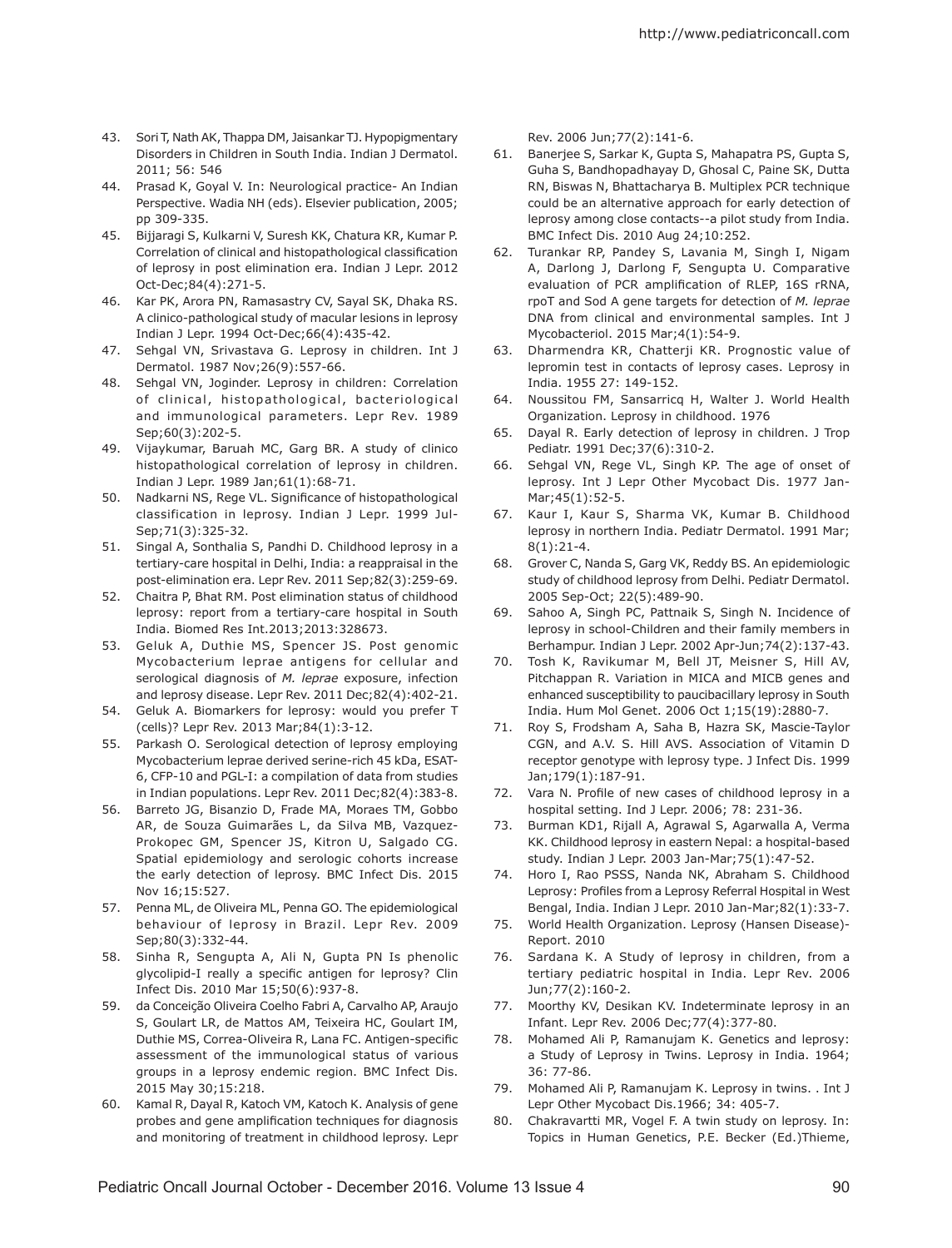Stuttgart, (1973) Vol. 1 pp: 1-123.

- 81. Vogel F, Motulsky AG (eds). Human Genetics: Problems and Approaches.3rd. Edition, Springer, 1997; pp. 236-7.
- 82. Beiguelman B. Leprosy and Genetics: A Review. Braz J Genet. 1983; 1: 109-72.
- 83. Fine PE. Implications of Genetics for the epidemiology and control of leprosy. Philos Trans R Soc Lond Biol Sci. 1988; 321: 365-76.
- 84. Fitness J, Tosh K, Hill AV. Genetics of susceptibility to leprosy. Genes Immun. 2002 Dec;3(8):441-53.
- 85. Misch EA, Berrington WR, Vary JC Jr, Hawn TR. Leprosy and the human genome. Microbiol Mol Biol Rev. 2010 Dec;74(4):589-620.
- 86. Alter A, Huong NT, Singh M, Orlova M, Van Thuc N, Katoch K, Gao X, Thai VH, Ba NN, N Carrington, L Abel, N Mehta, A Alcais, E. Schurr. Human leukocyte antigen class I region single-nucleotide polymorphisms are associated with leprosy susceptibility in Vietnam and India. J Infect Dis. 2011 May 1;203(9):1274-81.
- 87. Rani R, Fernandez-Vina MA, Zaheer SA, Beena KR, Stastny P. Study of HLA class II alleles by PCR oligotyping in leprosy patients from north India. Tissue Antigens. 1993 Sep;42(3):133-7.
- 88. Ali S, Chopra R, Aggarwal S, Srivastava AK, Kalaiarasan P, Malhotra D, Gochhait S, Garg VK, Bhattacharya SN, Bamezai RN. Association of variants in BAT1-LTA-TNF-BTNL2 genes within 6p21.3 region show graded risk to leprosy in unrelated cohorts of Indian population. Hum Genet. 2012 May;131(5):703-16.
- 89. Sauer ME, Salomão H, Ramos GB, D'Espindula HR, Rodrigues RS, Macedo WC, Sindeaux RH, Mira MT. Genetics of leprosy: Expected-and unexpecteddevelopments and perspectives. Clin Dermatol. 2016 Jan-Feb;34(1):96-104.
- 90. Malhotra D, Darvishi K, Lohra M, Kumar H, Grover C, Sood S, Reddy BS, Bamezai RN. Association study of major risk single nucleotide polymorphisms in the common regulatory region of PARK2 and PACRG genes with leprosy in an Indian population. Eur J Hum Genet. 2006 Apr;14(4):438-42.
- 91. van Beers S, Hatta M, Klatser PR. Seroprevalence rates of antibodies to phenolic glycolipid among school children as an indicator of endemicity. Int J Lepr Other Mycobact Dis. 1999; 67: 243-249.
- 92. Barreto JG, Guimaraes LDS, Leao MRN, Ferreira DVG, Lima RAA, Salgado CG. Anti-PGL-1 seroepidemiology in leprosy cases: Household contacts and school children from a hyperendemic municipality of the Brazilian Amazon. Lepr Rev. 2011 Dec;82(4):358-70.
- 93. Kar BR, Job CK. Visible Deformity in childhood leprosy. Int J Lepr Other Mycobact Dis. 2005; 73: 243-8.
- 94. Duncan ME. Leprosy in children one year of age and under. Int J Lepr Other Mycobact Dis.1986; 54: 646.
- 95. Bjune G, Duncan E, Barnetson RS, Melsom R. In vitro modulation of lymphocyte responses to phytohaemagglutinin by plasma in mother and baby at the time of birth: Increased lymphocyte responses in babies of mothers with lepromatous leprosy. Clin. Exp. Immunol. 1978; 32:517-522.
- 96. Joshua V1, Mehendale S, Gupte MD. Bayesian model, ecological factors & transmission of leprosy in an endemic area of South India. Indian J Med Res. 2016

Jan;143(1):104-6.

- 97. Ponnighaus JM, Fine PE, Sterne JA, Malema SS, Bliss L, Wilson RJ. Extended schooling and housing conditions are associated with reduced risk of leprosy in rural Malawi. Int J Lepr Other Mycobact Dis. 1994; 62:345- 352.
- 98. Kerr-Pontes LR, Barreto ML, Evangelista CM, Rodrigues LC, Heukelbach J, Feldmeier H. Socio-economic, environmental, and behavioural risk factors for leprosy in North-east Brazil: Results of a case control study. Int J Epidemiol. 2006; 35: 994-1000.
- 99. Kerr-Pontes LR, Montenegro ACD, Barreto ML, Werneck GL, Feldmeier H. Inequality and leprosy in Northeast Brazil: an ecological study. Int J Epidemiol.2004; 33: 262–69.
- 100. Chaptini C, Marshman G. Leprosy: a review on elimination, reducing the disease burden, and future research. Lepr Rev. 2015 Dec; 86(4):307-15.
- 101. Merle CS, Cunha SS, Rodrigues LC.BCG vaccination and leprosy protection: review of current evidence and status of BCG in leprosy control. Expert Rev Vaccines. 2010 Feb;9(2):209-22.
- 102. Britton WJ, Lockwood DN. Leprosy. Lancet. 2004 Apr 10;363(9416):1209-19.
- 103. Setia MS, Steinmaus C, Ho CS, Rutherford GW. The role of BCG in prevention of leprosy: a meta-analysis. Lancet Infect Dis. 2006 Mar;6(3):162-70.
- 104. Sharma P, Mukherjee R, Talwar GP, Sarathchandra KG, Walia R, Parida SK, Pandey RM, Rani R, Kar H, Mukherjee A, Katoch K, Benara SK, Singh T, Singh P. Immunoprophylactic effects of the anti-leprosy Mw vaccine in household contacts of leprosy patients: clinical field trials with a follow up of 8-10 years. Lepr Rev. 2005 Jun;76(2):127-43.
- 105. Reveiz L, Buendía JA, Téllez D. Chemoprophylaxis in contacts of patients with leprosy: systematic review and meta-analysis. Rev Panam Salud Publica. 2009 Oct;26(4):341-9
- 106. Lew J, Kim YS. Chemoprophylaxis of leprosy contacts with D.D.S. Yonsei Med J. 1966;7:47-51.
- 107. Noordeen SK, Neelan PN. Extended studies on chemoprophylaxis against leprosy. Indian J Med Res. 1978 Apr;67:515-27.
- 108. Neelan PN, Sirumban P, Sivaprasad N. Limited duration acedapsone prophylaxis in leprosy. Indian J Lepr. 1986;58(2):251–6.
- 109. Moet FJ, Oskam L, Faber R, Pahan D, Richardus JH. A study on transmission and a trial of chemoprophylaxis in contacts of leprosy patients: design, methodology and recruitment findings of COLEP. Lepr Rev. 2004 Dec;75(4):376-88.
- 110. Bakker MI, Hatta M, Kwenang A, Van Benthem BH, Van Beers SM, Klatser PR, Oskam L. Prevention of leprosy using rifampicin as chemoprophylaxis. Am J Trop Med Hyg. 2005 Apr;72(4):443-8.
- 111. Richardus RA, Alam K, Pahan D, Feenstra SG, Geluk A, Richardus JH. The combined effect of chemoprophylaxis with single dose rifampicin and immunoprophylaxis with BCG to prevent leprosy in contacts of newly diagnosed leprosy cases: a cluster randomized controlled trial (MALTALEP study). BMC Infect Dis. 2013 Oct 3;13:456.
- 112. Schuring RP, Richardus JH, Pahan D, Oskam L. Protective